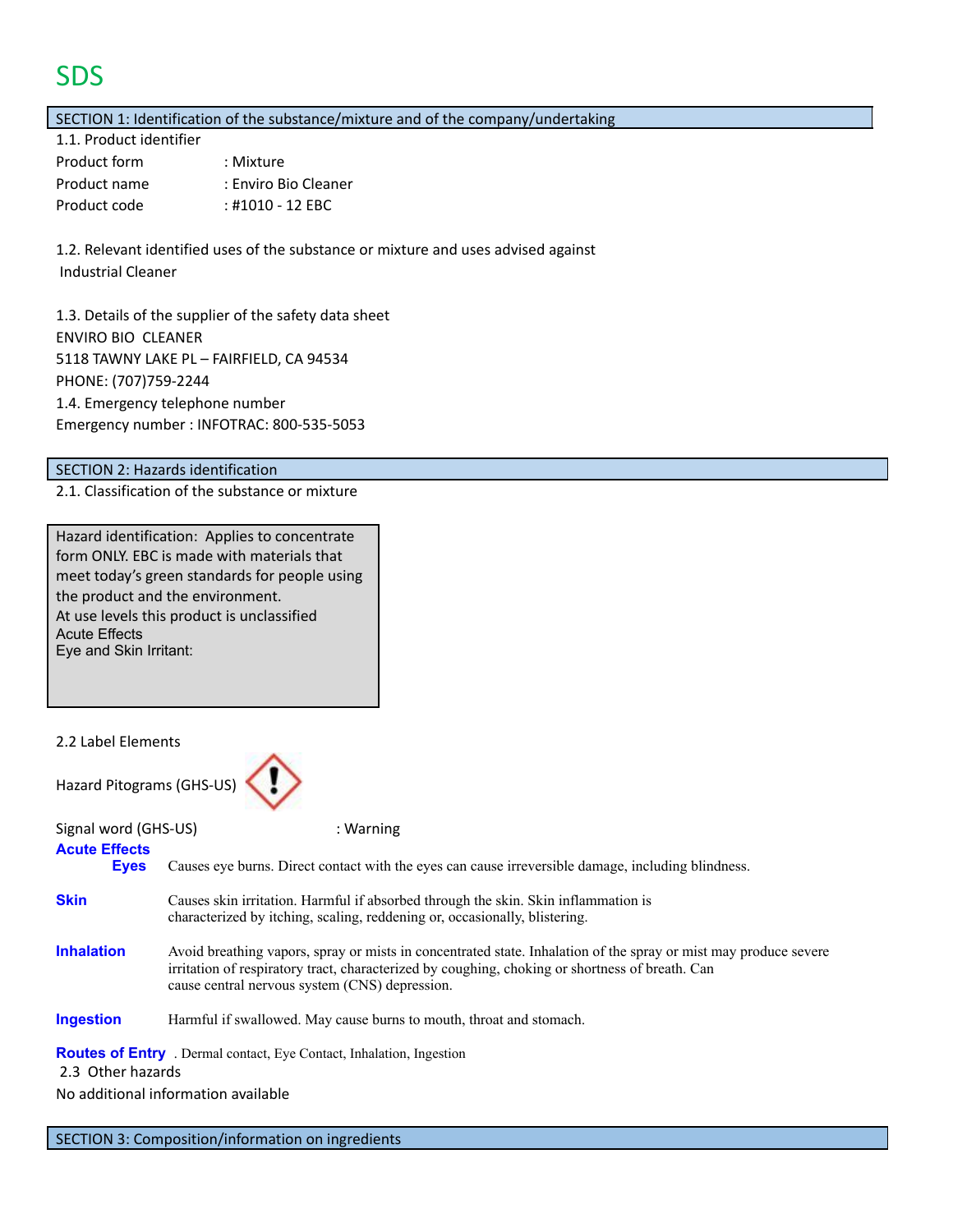| Name                | Product identifier (cas#) | % Range  |
|---------------------|---------------------------|----------|
| Surfactant blend    | mixture                   | $5 - 15$ |
| Sodium Metasilicate |                           | 1-5      |

Specific chemical identity and/or exact percentage of composition withheld as trade secret.

| <b>SECTION 4: First aid measures</b>   |                                                                                                                                                    |
|----------------------------------------|----------------------------------------------------------------------------------------------------------------------------------------------------|
| 4.1. Description of first aid measures |                                                                                                                                                    |
| First-aid measures general             | : Never give anything by mouth to an unconscious person. If you feel unwell, seek<br>medical advice (show the label where possible).               |
| First-aid measures after inhalation    | : Remove to fresh air and keep at rest in a position comfortable for breathing.                                                                    |
| First-aid measures after skin contact  | : Wash with plenty of soap and water. Wash contaminated clothing before reuse.                                                                     |
|                                        | Remove/Take off immediately all contaminated clothing. Rinse skin with                                                                             |
|                                        | water/shower. Immediately call doctor/physician if any irritation occurs.                                                                          |
| First-aid measures after eye contact   | : Rinse cautiously with water for several minutes. Remove contact lenses, if present                                                               |
|                                        | and easy to do. Continue rinsing. Immediately call a doctor/physician.                                                                             |
| First-aid measures after ingestion     | : Rinse mouth. Do NOT induce vomiting. Never give anything by mouth to an<br>unconscious person. Immediately call a POISON CENTER or doctor/physic |

| <b>SECTION 5 Firefighting Measures</b>                     |                                                                                                                                                                      |  |
|------------------------------------------------------------|----------------------------------------------------------------------------------------------------------------------------------------------------------------------|--|
| 5.1. Extinguishing media                                   |                                                                                                                                                                      |  |
| Suitable extinguishing media                               | : Foam. Dry powder. Carbon dioxide. Water spray. Sand.                                                                                                               |  |
|                                                            | Unsuitable extinguishing media : Do not use a heavy water stream.                                                                                                    |  |
| 5.2. Special hazards arising from the substance or mixture |                                                                                                                                                                      |  |
| Reactivity                                                 | : Thermal decomposition generates : Corrosive vapors.                                                                                                                |  |
| 5.3. Advice for firefighters                               |                                                                                                                                                                      |  |
| Firefighting instructions                                  | : Use water spray or fog for cooling exposed containers. Exercise caution when fighting any<br>chemical fire. Prevent fire-fighting water from entering environment. |  |
| Protection during firefighting                             | : Do not enter fire area without proper protective equipment, including respiratory                                                                                  |  |
| protection.5.3. Advice for firefighters                    |                                                                                                                                                                      |  |
| Firefighting instructions                                  | : Use water spray or fog for cooling exposed containers. Exercise caution when fighting any<br>chemical fire. Prevent fire-fighting water from entering environment. |  |
| Protection during firefighting                             | : Do not enter fire area without proper protective equipment, including respiratory<br>protection.                                                                   |  |

#### SECTION 6: Accidental release measures

6.1. Personal precautions, protective equipment and emergency procedures 6.1.1. For non-emergency personnel

Emergency procedures : Evacuate unnecessary personnel.

6.1.2. For emergency responders

Protective equipment : Equip cleanup crew with proper protection.

Emergency procedures : Ventilate area.

6.2. Environmental precautions

Prevent entry to sewers and public waters. Notify authorities if liquid enters sewers or public waters.

6.3. Methods and material for containment and cleaning up

Methods for cleaning up : Soak up spills with inert solids, such as clay or diatomaceous earth as soon as possible. Collect spillage. Store from other materials.

6.4. Reference to other sections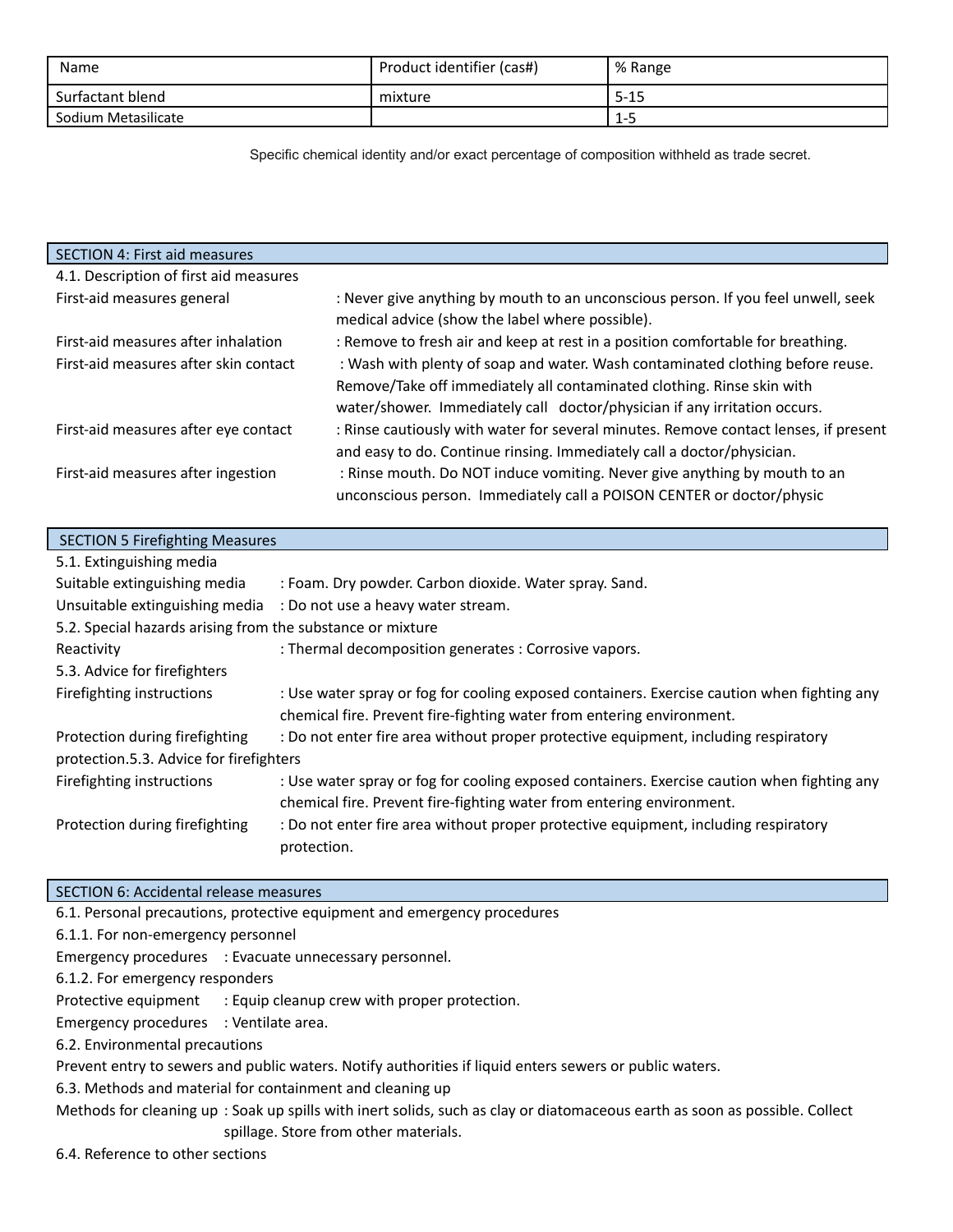See Heading 8. Exposure controls and personal protection.

| SECTION 7: Handling and storage                  |                                                                                                                                                                                                                                                                                        |  |
|--------------------------------------------------|----------------------------------------------------------------------------------------------------------------------------------------------------------------------------------------------------------------------------------------------------------------------------------------|--|
| 7.1 Precautions for safe handling                |                                                                                                                                                                                                                                                                                        |  |
| Precautions for safe handling                    | : Wash hands and other exposed areas with mild soap and water before eating, drinking or<br>smoking and when leaving work. Provide good ventilation in process area to prevent<br>formation of vapor. Do not breathe dust/mist/spray. Avoid contact during pregnancy/while<br>nursing. |  |
| Hygiene measures                                 | : Do not eat, drink or smoke when using this product. Wash hands and forearms thoroughly<br>after handling.                                                                                                                                                                            |  |
|                                                  | 7.2. Conditions for safe storage, including any incompatibilities                                                                                                                                                                                                                      |  |
| Technical measures                               | : Comply with applicable regulations.                                                                                                                                                                                                                                                  |  |
| Storage conditions                               | : Keep only in the original container in a cool, well ventilated place away from                                                                                                                                                                                                       |  |
| : Keep container closed when not in use.         |                                                                                                                                                                                                                                                                                        |  |
| Incompatible products                            | : Strong bases. Strong acids.                                                                                                                                                                                                                                                          |  |
| Incompatible materials<br>: Sources of ignition. |                                                                                                                                                                                                                                                                                        |  |
| 7.3. Specific end use(s)                         |                                                                                                                                                                                                                                                                                        |  |
| No additional information available              |                                                                                                                                                                                                                                                                                        |  |

| SECTION 8: Exposure controls/personal protection |
|--------------------------------------------------|
| 8.1. Control parameters                          |
| No exposure limit values known                   |

# 8.2. Exposure controls

|                                                           | Personal protective equipment : Avoid all unnecessary exposure.            |  |
|-----------------------------------------------------------|----------------------------------------------------------------------------|--|
| Hand protection                                           | : Wear protective gloves/eye protection/face protection protective gloves. |  |
| Eye protection                                            | : Chemical goggles or safety glasses.                                      |  |
| Skin and Body Protection                                  | :Wear suitable protective clothing.                                        |  |
| Respiratory protection                                    | : Wear appropriate mask                                                    |  |
| Other information: Do not eat, drink or smoke during use. |                                                                            |  |

# SECTION 9: Physical and Chemical Properties

| 9.1. Information on basic physical and chemical properties      |                              |
|-----------------------------------------------------------------|------------------------------|
| Physical state                                                  | : Liquid                     |
| Color                                                           | : Clear                      |
| Odor                                                            | : Characteristic Clean       |
| Odor threshold                                                  | : No data available          |
| рH                                                              | $: 12.0 +/- .5$              |
| Relative evaporation rate (butyl acetate=1) : No data available |                              |
| Melting point                                                   | : Not Applicable             |
| Freezing point                                                  | : No data available          |
| <b>Boiling point</b>                                            | $: 212 - 220$ °F             |
| Flash point                                                     | : $\geq$ 200 °F              |
| Voc                                                             | : <50gr/liter in concentrate |
| Auto-ignition temperature                                       | : No data available          |
| Decomposition temperature                                       | : No data available          |
| Flammability (solid, gas)                                       | : No data available          |
| Vapor pressure                                                  | : No data available          |
| Relative vapor density at 20 °C                                 | : Same as water              |
| Relative density                                                | : No data available          |
| Solubility: Soluble in water.                                   |                              |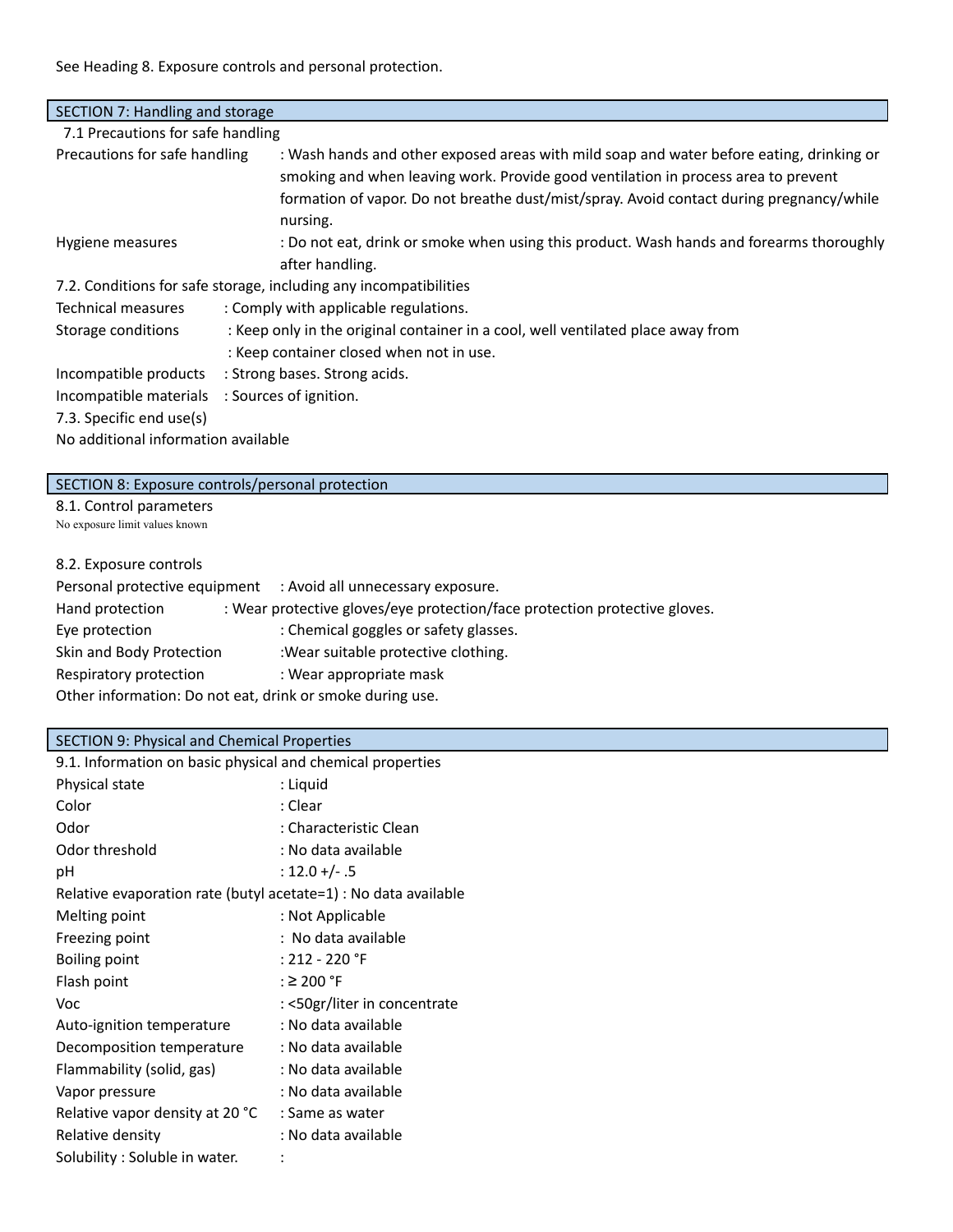| Water: Solubility in water of component(s) of the mixture : Complete |                     |  |
|----------------------------------------------------------------------|---------------------|--|
| Log Pow                                                              | : No data available |  |
| Log Kow                                                              | : No data available |  |
| Viscosity, kinematic                                                 | : No data available |  |
| Viscosity, dynamic                                                   | : No data available |  |
| <b>Explosive properties</b>                                          | : No data available |  |
| Oxidizing properties                                                 | : No data available |  |
| <b>Explosive limits</b>                                              | : No data available |  |
| 9.2. Other information                                               |                     |  |
| No additional information available                                  |                     |  |

#### SECTION 10: Stability and reactivity

| 10.1. Reactivity                             |                                                   |
|----------------------------------------------|---------------------------------------------------|
| 10.2. Chemical stability                     | :Stable under normal conditions. Not established. |
| 10.3. Possibility of hazardous reactions     | :Not established.                                 |
| 10.4. Conditions to avoid                    | :Extremely high or low temperatures.              |
| 10.5. Incompatible materials                 | :Strong acids. Strong bases.                      |
| 10.6. Hazardous decomposition products fume. | :Not established                                  |

## SECTION 11: Toxicological information

11.1. Information on toxicological effects

Acute toxicity : Harmful if swallowed. Harmful in contact with skin.

#### **Acute Toxicity**

| <b>Product/ingredient name</b> | <b>Result</b> | <b>Species</b> | <b>Dose</b>          | <b>Exposure</b>          |
|--------------------------------|---------------|----------------|----------------------|--------------------------|
| Sodium Metasilicate            | LD50 Oral     | Rat            | $1153 \text{ mg/kg}$ | $\overline{\phantom{a}}$ |
|                                | LD50 Oral     | Mouse          | 770 mg/kg            | $\overline{\phantom{a}}$ |
| Surfactant Blend               | n/d           |                | n/d                  |                          |

| #1010                                |                                       |
|--------------------------------------|---------------------------------------|
| ATE<br>$\overline{1}$<br>(oral<br>სა | <b>Not</b><br><sup>-</sup> calculated |
| <b>ATE</b><br>US.<br>(Dermal)        | Not calculated                        |

| SECTION 12: Ecological information                   |                                                               |  |
|------------------------------------------------------|---------------------------------------------------------------|--|
| 12.1. Toxicity                                       |                                                               |  |
| 12.2. Persistence and degradability                  | : Not established.                                            |  |
| 12.3. Bioaccumulative potential                      | : Not established.                                            |  |
| 12.4. Mobility in soil                               | : No additional information available                         |  |
| 12.5. Other adverse effects                          | : Effect on ozone layer : No additional information available |  |
| Effect on the global warming                         | : No known ecological damage caused by this product.          |  |
| Other information: Avoid release to the environment. |                                                               |  |

# SECTION 13: Disposal considerations

## 13.1. Waste treatment methods

Waste disposal recommendations : Dispose in a safe manner in accordance with local/national regulations. Ecology - waste materials : Avoid release to the environment.

#### SECTION 14: Transport information

In accordance with DOT Not regulated for transport Additional information